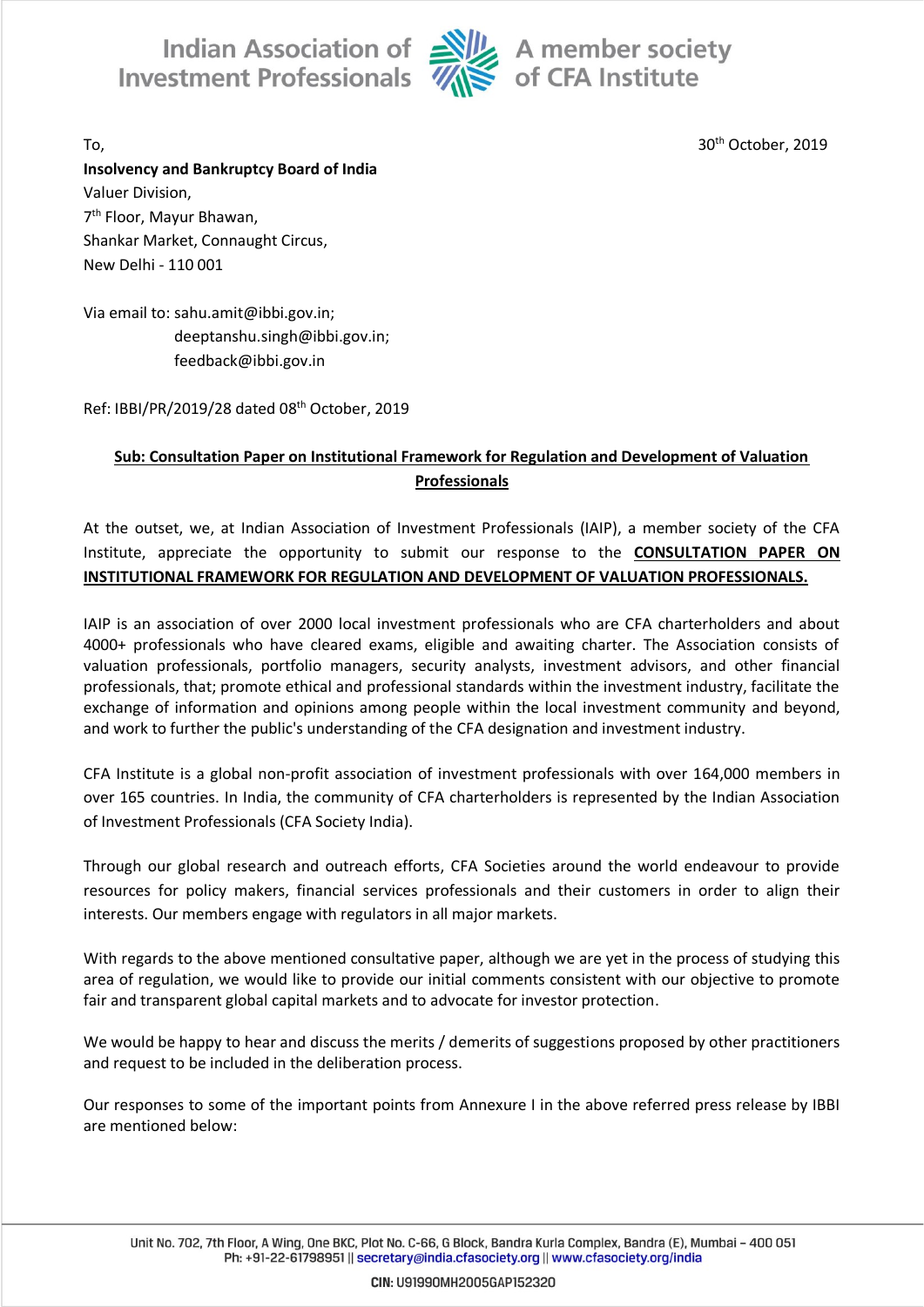

### **A. Details of our Organisation:**

- **1. Name:** Indian Association of Investment Professionals (CFA Society India)
- **2. Contact number:** +91 98196 30042
- **3. Email address:** [advocacy@iaipirc.org](mailto:advocacy@iaipirc.org)
- **4. Postal address:** 702, 7th Floor, A Wing, One BKC Tower, Bandra Kurla Complex, Bandra (E), Mumbai - 400 051

#### **B. Key Contributors:**

- 1. Mr. Om Kumar Jha, CFA
- 2. Mr. Devan Furia, CFA

#### **C. General Views:**

Our primary comment is directed towards acceptability of global credentials and practices in India. In addition to the domestic valuation industry, India has a large and growing industry that supports global valuation needs. This industry has grown at an outstanding rate over the last decade as global corporations have moved valuation work to India in order to take advantage of lower costs and talent availability. Many well known overseas financial services names have outsourced part of their operations to India and this is expected to continue to grow further. There are more than 150,000 Indian employees who are operating in these firms.

Given the acceptance of IFRS and fair value reporting in India, as well as global markets, we believe the Indian valuation industry will grow significantly, especially domestically, which makes a strong case for Indian policy makers to formally recognise international certifications like the CFA Charter in order to promote global best practices of ethics and professional excellence, thus improving investor protection and market integrity. Before we provide our specific comments, we would like to share a couple of links to our website which the Committee might be interested in:

- i. Regulator and Program Recognition (Fact Card): <https://www.cfainstitute.org/-/media/documents/factsheet/rpr-factsheet.ashx>
- ii. CFA Program Candidate Body of Knowledge (CBOK): <https://www.cfainstitute.org/en/programs/cfa/curriculum/cbok>

#### **D. Specific Views:**

| Sr. No. | <b>Issue</b>          | <b>Views / Suggestions</b>                                                                                                                                                                                                                                                                                      |
|---------|-----------------------|-----------------------------------------------------------------------------------------------------------------------------------------------------------------------------------------------------------------------------------------------------------------------------------------------------------------|
| 10.     | Type of<br>Regulation | <b>Move towards Regulated Self-Regulation</b>                                                                                                                                                                                                                                                                   |
|         |                       | We would like to share a link to a research report which the Committee<br>might be interested in:                                                                                                                                                                                                               |
|         |                       | https://www.cfainstitute.org/en/advocacy/market-integrity-<br>insights/2013/09/cfa-institute-report-can-self-regulation-work-in-<br>securities-markets                                                                                                                                                          |
|         |                       | The above webpage provides a background and a link to a detailed CFA<br>Institute report - Self-Regulation in the Securities Markets: Transitions and<br>New Possibilities - which addresses the questions being raised about the<br>continued utility of self-regulation in today's markets and highlights the |

Unit No. 702, 7th Floor, A Wing, One BKC, Plot No. C-66, G Block, Bandra Kurla Complex, Bandra (E), Mumbai - 400 051 Ph: +91-22-61798951 || secretary@india.cfasociety.org || www.cfasociety.org/india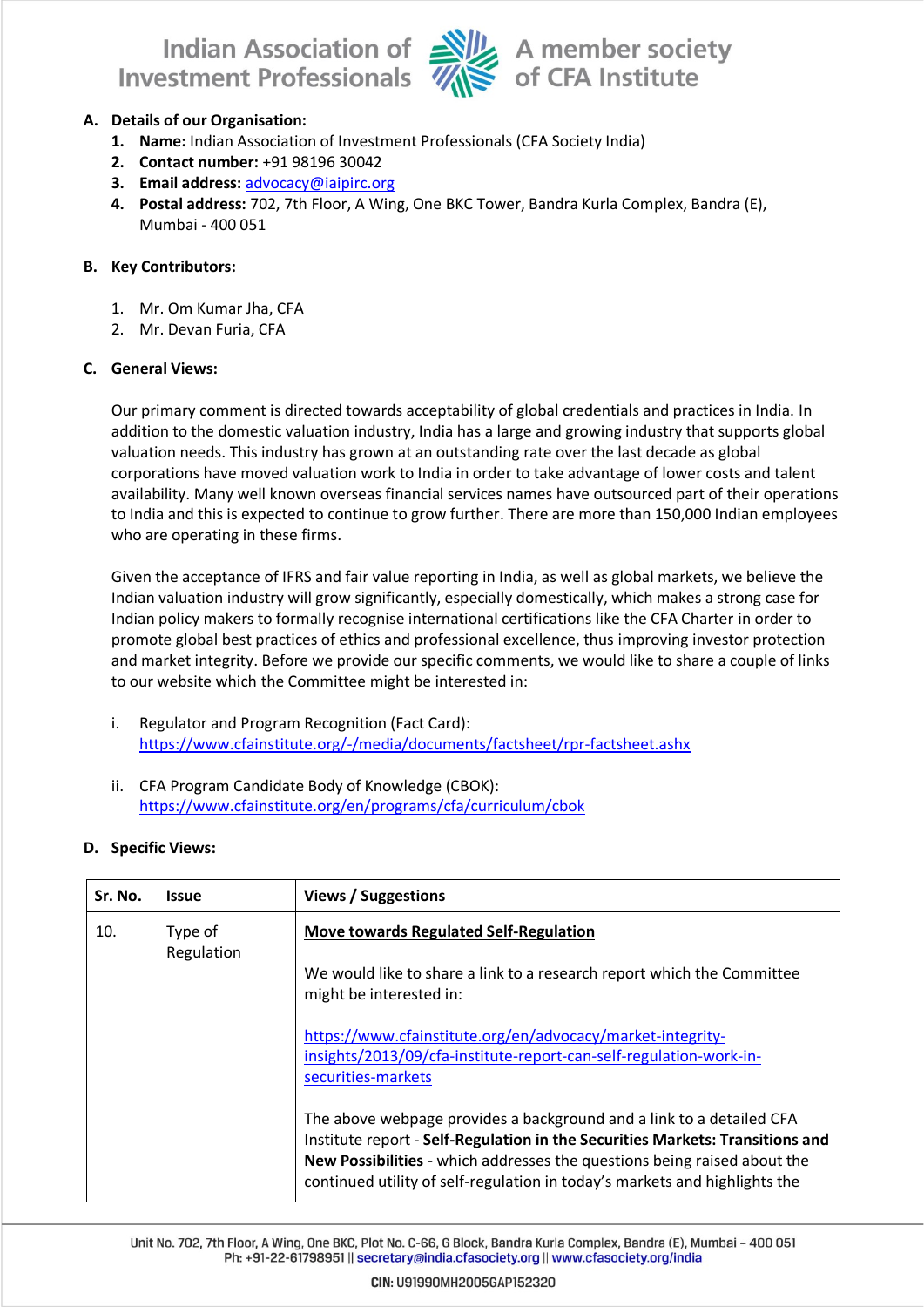

|     |                                                                           | great potential it offers, especially in emerging markets.                                                                                                                                                                                                                                                                                                                                                                                                                                                                                                                              |
|-----|---------------------------------------------------------------------------|-----------------------------------------------------------------------------------------------------------------------------------------------------------------------------------------------------------------------------------------------------------------------------------------------------------------------------------------------------------------------------------------------------------------------------------------------------------------------------------------------------------------------------------------------------------------------------------------|
|     |                                                                           | This report highlights that, for all the potential benefits, self-regulatory<br>systems also have a number of inherent conflicts that must be addressed in<br>order to remain credible. The report notes a number of them (particularly<br>the failures of prominent SROs like the CBOE and FINRA in policing and<br>controlling conflicts of interest) and urges future improvements to SRO<br>governance structures to enhance market and investor trust.                                                                                                                             |
|     |                                                                           | Despite all the challenges, we do believe that self-regulation holds the<br>potential for alleviating the strain on regulators (which suffer from<br>budgetary pressures and overseeing voluminous regulations), among other<br>benefits.                                                                                                                                                                                                                                                                                                                                               |
|     |                                                                           | If a regulated self-regulatory structure for the valuation profession is<br>considered, we need to ensure that the activities of the self-regulatory<br>organisations are palatable and transparent to market participants. Unless<br>these organisations are seen to enhance market integrity, their activities<br>could have the reverse effect. To that end, the above mentioned CFA<br>Institute report proposes a few recommendations (refer page no. 36 of the<br>report) designed to make SROs an accepted and trusted part of the global<br>financial market regulatory system. |
| 27. | Eligibility to be a<br>Valuer:<br>Qualification,<br>Experience,<br>Entity | Presently there is certification for 3 asset classes. We suggest<br>incorporating more asset classes as well as making qualification criteria<br>more robust. Both of these points have been separately elaborated<br>below:                                                                                                                                                                                                                                                                                                                                                            |
|     |                                                                           | <b>Incorporating more asset classes</b><br>This will enable specialized study, examination and establishment of<br>professional framework relevant to the specific asset classes.                                                                                                                                                                                                                                                                                                                                                                                                       |
|     |                                                                           | Present Classification of Asset Classes:<br>Land and Building<br>1.<br><b>Plant and Machinery</b><br>2.<br>Securities or Financial Assets<br>3.                                                                                                                                                                                                                                                                                                                                                                                                                                         |
|     |                                                                           | <b>Suggested Additional Asset Classes:</b><br>Gems, Jewelry and Precious Art<br>1.<br>2.<br>Private equity and Pre-IPO equity                                                                                                                                                                                                                                                                                                                                                                                                                                                           |
|     |                                                                           | <b>Distressed Assets and Illiquid Securities</b><br>3.<br>Derivatives, specifically exotic / complex structures<br>4.<br>New Technology Based Businesses, which have cash flow and<br>5.<br>profitability dynamics that are different than the older businesses                                                                                                                                                                                                                                                                                                                         |
|     |                                                                           | Categories 2 to 5 of suggested additional asset classes could be categorized<br>as area of specialization within Securities or Financial Assets.                                                                                                                                                                                                                                                                                                                                                                                                                                        |
|     |                                                                           | Identify specific areas of specialization will have following advantages:<br>Specialized Body of Knowledge: Separate curriculum and/or recognizing<br>other reputed degree / diploma / certifications that provide required<br>knowledge by making them eligible for some exemptions                                                                                                                                                                                                                                                                                                    |

 $\perp$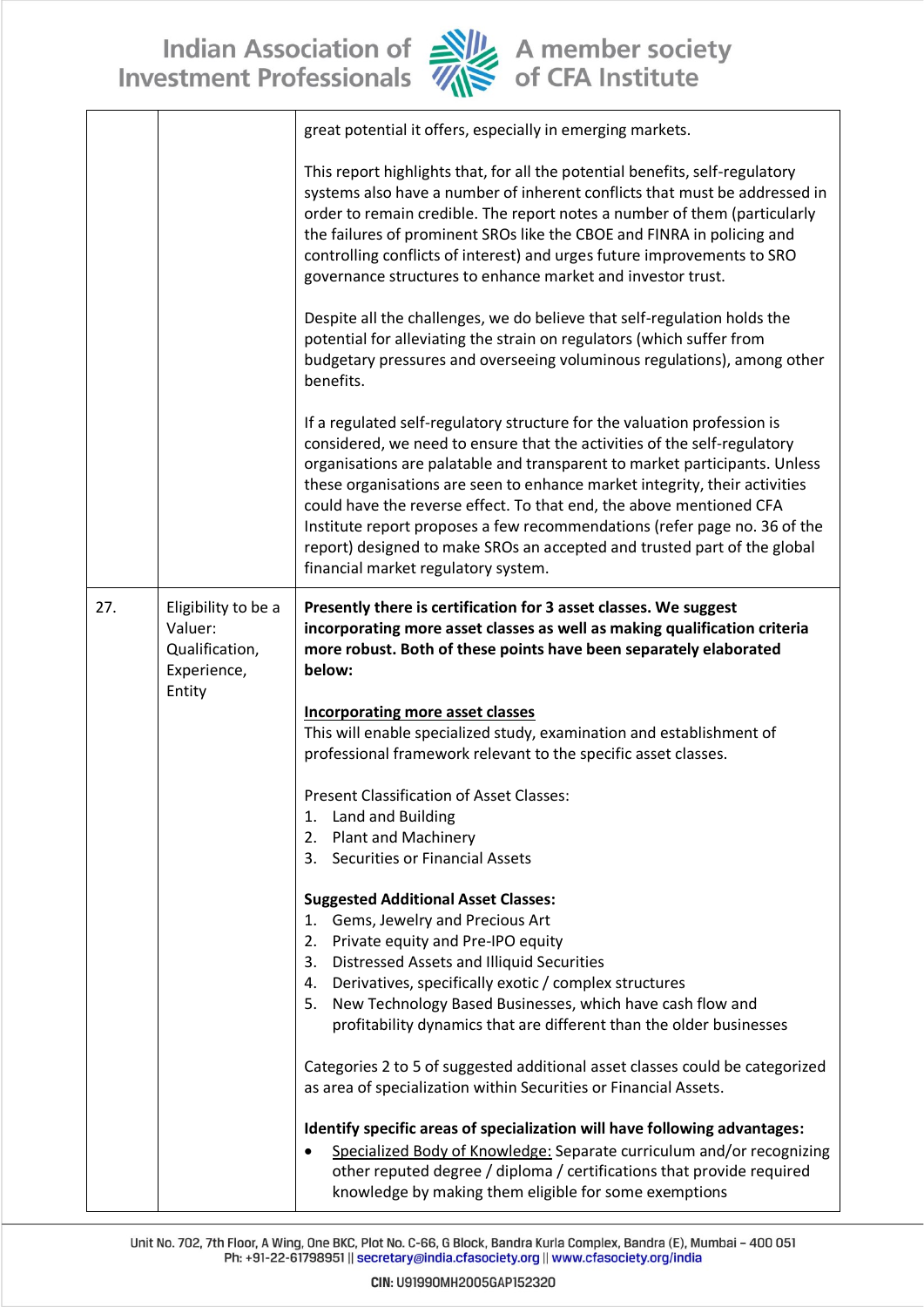

| $\bullet$ | Appropriate Regulatory Framework: Facilitation in identifying asset<br>class specific requirements and gauging the impacts of breaches on<br>overall economy. For example, derivative mispricing can impact<br>financial institutions and destabilize the markets, or failing to price IPOs<br>in a fair manner might make the primary markets riskier and impact<br>investor confidence.<br><b>Establishing Professional Associations of certified members catering to</b><br>specific asset classes: This has the potential to help in promoting global<br>best practices and developing innovative ideas in valuing complex<br>assets by valuation professionals specializing in their respective<br>domains. |            |  |
|-----------|------------------------------------------------------------------------------------------------------------------------------------------------------------------------------------------------------------------------------------------------------------------------------------------------------------------------------------------------------------------------------------------------------------------------------------------------------------------------------------------------------------------------------------------------------------------------------------------------------------------------------------------------------------------------------------------------------------------|------------|--|
|           | <b>Enhancing Emphasis on Relevant Qualification (With Securities Or</b>                                                                                                                                                                                                                                                                                                                                                                                                                                                                                                                                                                                                                                          |            |  |
|           | <b>Financial Assets class as an example)</b><br>Having a more rigorous study curriculum and examination system will                                                                                                                                                                                                                                                                                                                                                                                                                                                                                                                                                                                              |            |  |
|           | ensure that those who get certified are better prepared to handle                                                                                                                                                                                                                                                                                                                                                                                                                                                                                                                                                                                                                                                |            |  |
|           | challenges in the profession.                                                                                                                                                                                                                                                                                                                                                                                                                                                                                                                                                                                                                                                                                    |            |  |
|           |                                                                                                                                                                                                                                                                                                                                                                                                                                                                                                                                                                                                                                                                                                                  |            |  |
|           | The existing curriculum for certification exam covers:                                                                                                                                                                                                                                                                                                                                                                                                                                                                                                                                                                                                                                                           |            |  |
| S. No.    | Topic                                                                                                                                                                                                                                                                                                                                                                                                                                                                                                                                                                                                                                                                                                            | Weight (%) |  |
| 1.        | Macroeconomics                                                                                                                                                                                                                                                                                                                                                                                                                                                                                                                                                                                                                                                                                                   | 4          |  |
| 2.        | <b>Finance and Financial Statement</b>                                                                                                                                                                                                                                                                                                                                                                                                                                                                                                                                                                                                                                                                           | 6          |  |
|           | Analysis                                                                                                                                                                                                                                                                                                                                                                                                                                                                                                                                                                                                                                                                                                         |            |  |
| 3.        | <b>Professional Ethics and Standards</b>                                                                                                                                                                                                                                                                                                                                                                                                                                                                                                                                                                                                                                                                         | 4          |  |
| 4.        | <b>General Laws</b>                                                                                                                                                                                                                                                                                                                                                                                                                                                                                                                                                                                                                                                                                              | 18         |  |
| 5.        | Financial Reporting under Indian                                                                                                                                                                                                                                                                                                                                                                                                                                                                                                                                                                                                                                                                                 | 5          |  |
|           | <b>Accounting Standards</b>                                                                                                                                                                                                                                                                                                                                                                                                                                                                                                                                                                                                                                                                                      |            |  |
| 6.        | <b>Overview of Valuation</b>                                                                                                                                                                                                                                                                                                                                                                                                                                                                                                                                                                                                                                                                                     | 4          |  |
| 7.        | <b>Valuation Approaches</b>                                                                                                                                                                                                                                                                                                                                                                                                                                                                                                                                                                                                                                                                                      | 3          |  |
| 8.        | <b>Valuation Application</b>                                                                                                                                                                                                                                                                                                                                                                                                                                                                                                                                                                                                                                                                                     | 33         |  |
| 9.        | Regulations Relevant to Financial                                                                                                                                                                                                                                                                                                                                                                                                                                                                                                                                                                                                                                                                                | 4          |  |
|           | <b>Asset Valuation</b>                                                                                                                                                                                                                                                                                                                                                                                                                                                                                                                                                                                                                                                                                           |            |  |
| 10.       | Judicial Pronouncements on                                                                                                                                                                                                                                                                                                                                                                                                                                                                                                                                                                                                                                                                                       | 3          |  |
|           | Valuation                                                                                                                                                                                                                                                                                                                                                                                                                                                                                                                                                                                                                                                                                                        |            |  |
| 11.       | <b>Case Studies</b>                                                                                                                                                                                                                                                                                                                                                                                                                                                                                                                                                                                                                                                                                              | 16         |  |
| Total     |                                                                                                                                                                                                                                                                                                                                                                                                                                                                                                                                                                                                                                                                                                                  | 100        |  |
|           |                                                                                                                                                                                                                                                                                                                                                                                                                                                                                                                                                                                                                                                                                                                  |            |  |
|           | This is a sound curriculum; however following are some limitations of the                                                                                                                                                                                                                                                                                                                                                                                                                                                                                                                                                                                                                                        |            |  |
|           | existing system that we have identified and where we would like to                                                                                                                                                                                                                                                                                                                                                                                                                                                                                                                                                                                                                                               |            |  |
|           | suggest improvements:                                                                                                                                                                                                                                                                                                                                                                                                                                                                                                                                                                                                                                                                                            |            |  |
|           | 1. Training of 50 hours only, conducted by Registered Valuer                                                                                                                                                                                                                                                                                                                                                                                                                                                                                                                                                                                                                                                     |            |  |
|           | Organizations                                                                                                                                                                                                                                                                                                                                                                                                                                                                                                                                                                                                                                                                                                    |            |  |
|           | 2. Only one examination of 2 hours to test everything                                                                                                                                                                                                                                                                                                                                                                                                                                                                                                                                                                                                                                                            |            |  |
|           | 3. All kinds of Financial Assets being clubbed in one test                                                                                                                                                                                                                                                                                                                                                                                                                                                                                                                                                                                                                                                       |            |  |
|           | Our suggestions are:                                                                                                                                                                                                                                                                                                                                                                                                                                                                                                                                                                                                                                                                                             |            |  |
|           | 1. Create different levels and study topics, to test following level of                                                                                                                                                                                                                                                                                                                                                                                                                                                                                                                                                                                                                                          |            |  |
|           | proficiency:                                                                                                                                                                                                                                                                                                                                                                                                                                                                                                                                                                                                                                                                                                     |            |  |
| a.        | <b>Understanding of Concepts</b>                                                                                                                                                                                                                                                                                                                                                                                                                                                                                                                                                                                                                                                                                 |            |  |
|           | b. Application of Concepts                                                                                                                                                                                                                                                                                                                                                                                                                                                                                                                                                                                                                                                                                       |            |  |
|           | c. Ability to take and explain decisions in complex situations                                                                                                                                                                                                                                                                                                                                                                                                                                                                                                                                                                                                                                                   |            |  |
|           |                                                                                                                                                                                                                                                                                                                                                                                                                                                                                                                                                                                                                                                                                                                  |            |  |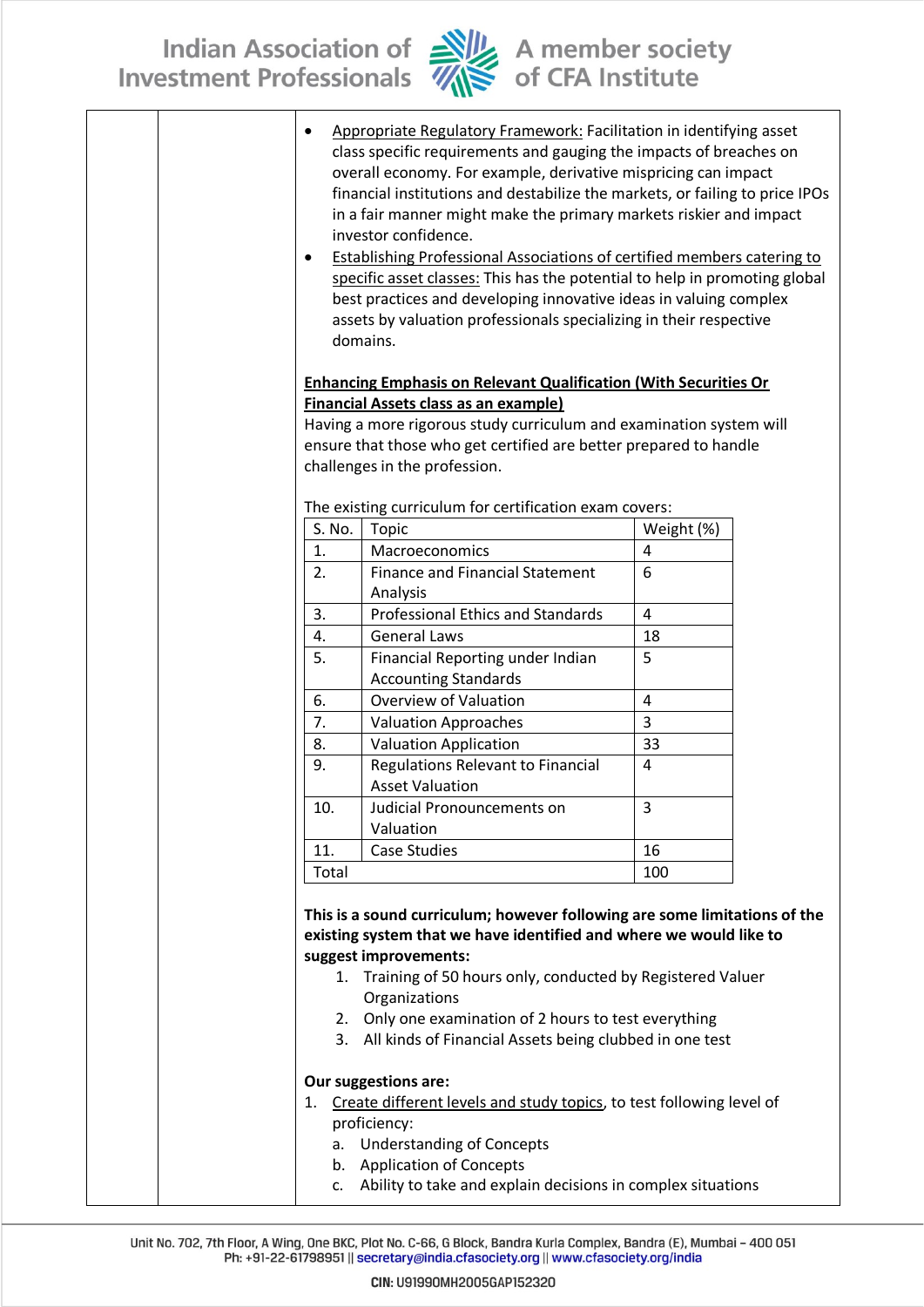

|     |                                 | Provide robust study material, created with support of experts in the<br>2.<br>specific field, including real life case studies for candidates to<br>understand various aspects of the valuation profession                                                                                                                                                                                                                                                                                                                                                                                                                                                                                          |  |
|-----|---------------------------------|------------------------------------------------------------------------------------------------------------------------------------------------------------------------------------------------------------------------------------------------------------------------------------------------------------------------------------------------------------------------------------------------------------------------------------------------------------------------------------------------------------------------------------------------------------------------------------------------------------------------------------------------------------------------------------------------------|--|
|     |                                 | Provide relevant exemptions to candidates with certain professional<br>3.<br>qualification who might have studied a specific part of the curriculum in<br>depth, for example:<br>a. CFA Charterholders may be exempted from most of the modules<br>covering valuation of asset classes, as they have been tested for<br>achieving a certain level of mastery of those concepts as part of the<br>CFA Program, and therefore, they may be allowed to proceed with<br>fulfilling the testing requirements which are not covered in the CFA<br>Program, like the knowledge of local laws and regulations.<br>This will motivate more people with professional qualifications to<br>register as valuers. |  |
|     |                                 | Conduct each level of examination after some gap, for example six<br>4.<br>months, depending on level of robustness of the curriculum<br>This, along with the previous point, will ensure that the course will<br>а.<br>be longer for candidates with no professional education<br>background while it will be shorter for candidates with relevant<br>professional qualifications.                                                                                                                                                                                                                                                                                                                  |  |
|     |                                 | Just as B. Com and B. Com (Honors) are distinct degrees, distinct<br>5.<br>qualifications can be provided for candidates choosing to either pursue<br>the program with only general focus on business valuation to pursue<br>specialized knowledge of one or more of the following areas:<br>a. Private equity and Pre-IPO equity<br>b. Distressed Assets and Illiquid Securities<br>c. Derivatives, specifically exotic / complex structures<br>d. New Technology Based Businesses, which have cash flow and<br>profitability dynamics that are different than the older businesses                                                                                                                 |  |
|     |                                 | Citations of some global programs on business valuation that provide<br>some exemptions to CFA Charterholders:<br>Certified in Entity and Intangible Valuations Credential offered by<br>$\bullet$<br>American Society of Appraisers:<br>https://www.appraisers.org/credentials/ceiv-certification<br>Chartered Business Valuator Credential offered by CBV Institute,<br>Canada: https://cbvinstitute.com/course-exemptions                                                                                                                                                                                                                                                                         |  |
| 32. | Reputation of<br>the Profession | <b>Recognition of Experience Along With Education</b><br>To establish certain amount of trust, recognition of those who have<br>significant relevant experience of applying knowledge obtained through<br>education.                                                                                                                                                                                                                                                                                                                                                                                                                                                                                 |  |
|     |                                 | Different level of certifications / professional recognition<br>Whoever has the requisite education and has cleared certification<br>1.<br>examination, may start working, however with limited authorities<br>2. Whoever meets the first criteria and also has relevant and significant<br>experience (for e.g. 4 years), may have more authorities in conducting<br>valuation assignments                                                                                                                                                                                                                                                                                                          |  |

Unit No. 702, 7th Floor, A Wing, One BKC, Plot No. C-66, G Block, Bandra Kurla Complex, Bandra (E), Mumbai - 400 051<br>Ph: +91-22-61798951 || secretary@india.cfasociety.org || www.cfasociety.org/india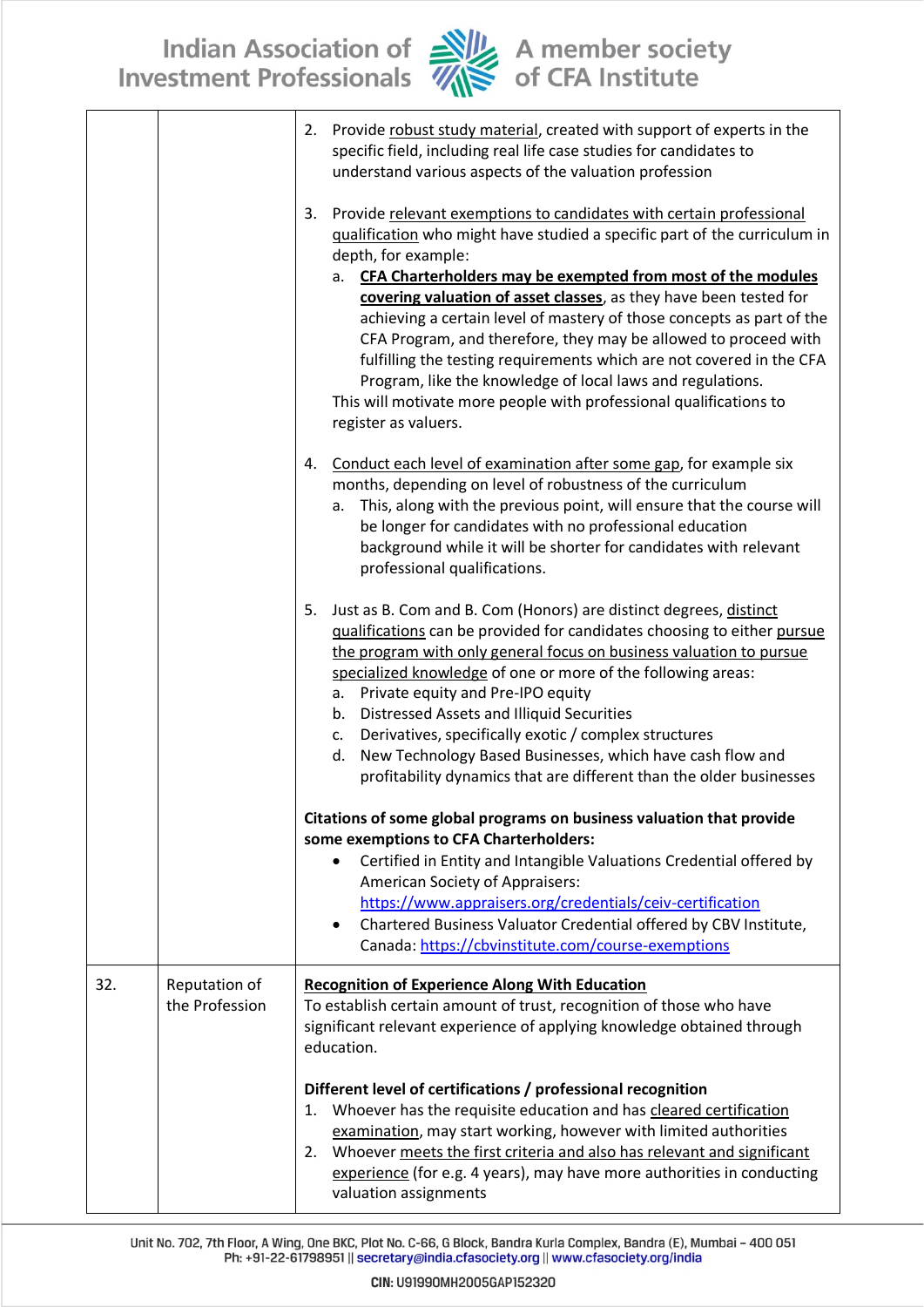

| Example from one of the global valuation framework: Different<br>certifications provided by American Society of Appraisers, link:<br>https://www.appraisers.org/credentials<br>This can be modeled after CFA Institute's approach to award the CFA<br>Charter as noted below:                                                                                                                                                                                                |
|------------------------------------------------------------------------------------------------------------------------------------------------------------------------------------------------------------------------------------------------------------------------------------------------------------------------------------------------------------------------------------------------------------------------------------------------------------------------------|
| Clearing Exams: An individual might mention the level of CFA<br>1.<br>curriculum he/she has successfully cleared. However, even after<br>clearing all levels of the CFA curriculum, one is not eligible to apply for<br>the CFA Charter unless they acquire requisite work experience, which is<br>48 months.<br>2. Charter Award: After acquiring requisite relevant work experience,<br>those who have cleared all levels of the program can apply for the CFA<br>Charter. |
| There can be alternative approaches to ensure candidates obtain relevant<br>work experience, however key elements to consider could be:                                                                                                                                                                                                                                                                                                                                      |
| Allow Tapping Market Value: If it is a stipend based training for a few<br>1.<br>years, then the stipend may be appropriately stipulated by the<br>regulator, otherwise it might discourage individuals with professional<br>qualifications to pursue the profession on a low stipend. Allowing them<br>to tap their market value soon after obtaining a recognized<br>qualification relevant to the valuation profession will invite talent to<br>this profession.          |
| Accountability and Professional Conduct: A well-defined and structured<br>2.<br>procedure may be laid out and accountability clearly defined for the<br>below three parties in the process of recognizing relevant experience<br>for certification:                                                                                                                                                                                                                          |
| The candidate who is claiming fulfilment of requisite relevant<br>а.<br>experience<br>The reference who is substantiating it<br>b.<br>Institute / Organization verifying the claim and awarding the<br>c.<br>recognition                                                                                                                                                                                                                                                     |
| If any breach is found, the parties mentioned above shall have<br>responsibility to prove that they followed processes independently<br>and objectively.                                                                                                                                                                                                                                                                                                                     |

Thank you again for the opportunity to comment on this important regulatory framework. As mentioned earlier, we are still in the process of studying this important area of regulation and due to paucity of time, we were unable to provide detailed comments on some of the other important topics the Committee would be focusing on while deliberating on this regulatory framework. Therefore, we would like to request you to allow us about one month of additional time to contribute further with additional inputs and insights on this subject. We would really appreciate if you would be able to revert to us on this request for extension of time.

Unit No. 702, 7th Floor, A Wing, One BKC, Plot No. C-66, G Block, Bandra Kurla Complex, Bandra (E), Mumbai - 400 051 Ph: +91-22-61798951 || secretary@india.cfasociety.org || www.cfasociety.org/india